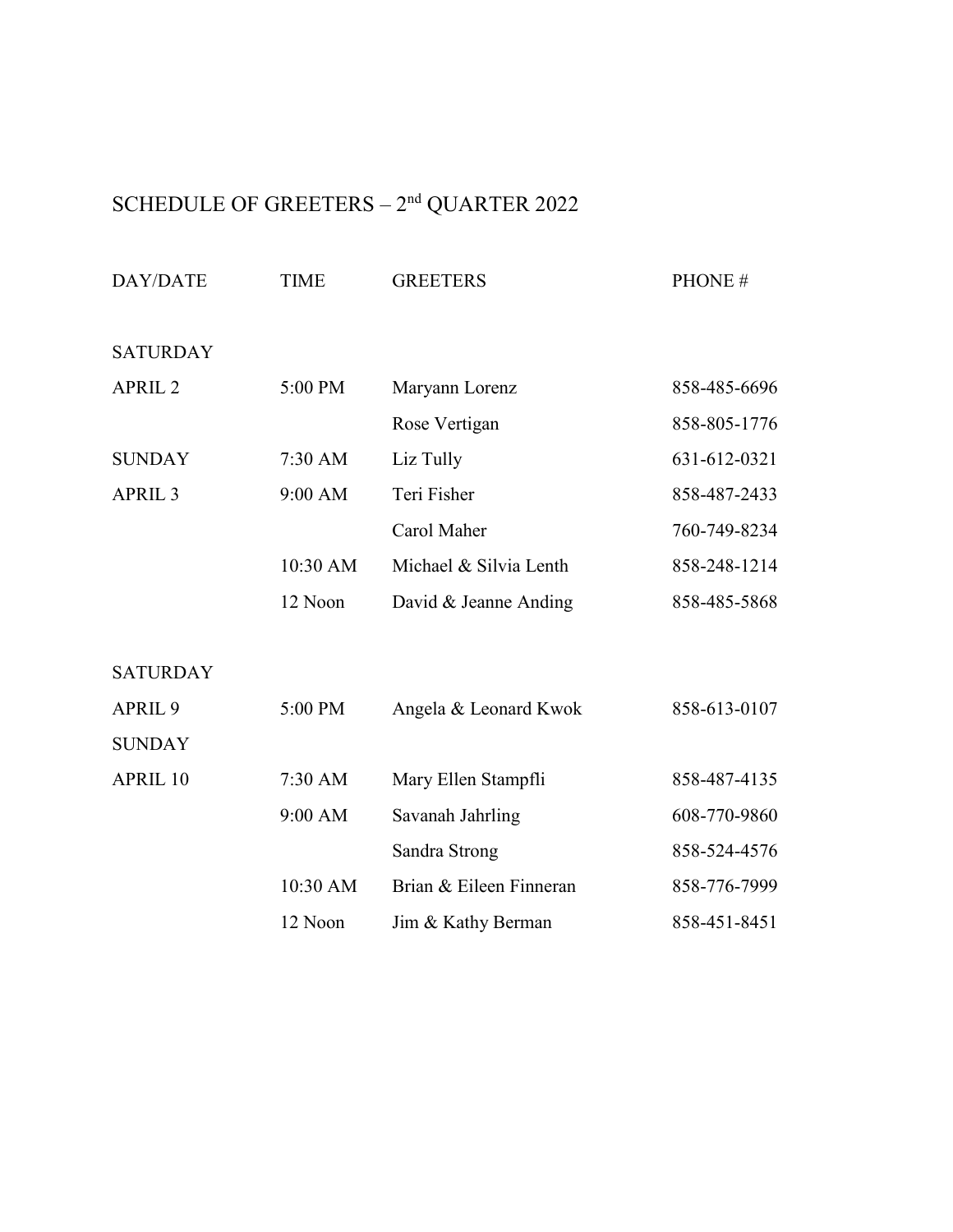# **SCHEDULE OF GREETERS - 2nd QUARTER 2022** DAY/DATE TIME GREETERS PHONE # HOLY WEEK And EASTER SUNDAY HOLY THURSDAY Mass of the Lord's Supper APRIL 14 7:00 PM Ron & Sandy Derham 858-487-5701 GOOD FRIDAY Celebration of the Lord's Passion APRIL 15 3:00 PM Carol Maher 760-749-8234 Teri Fisher 858-487-2433 Tenebrae, Service of Darkness 7:00 PM Sandra Strong 858-524-4576 Sally Bismonte 858-487-9789 EASTER VIGIL **SATURDAY** APRIL 16 7:30 PM Dick & Nancy Douville 858-485-9789 EASTER SUNDAY APRIL 17 7:30 AM Ron & Sandy Derham 858-487-5701 9:00 AM Sally Bismonte 858-487-9265 Sandra Strong 858-524-4576 10:30 AM Michael & Silvia Lenth 858-248-1214 12 Noon Don & Jackie Kramer 858-385-4033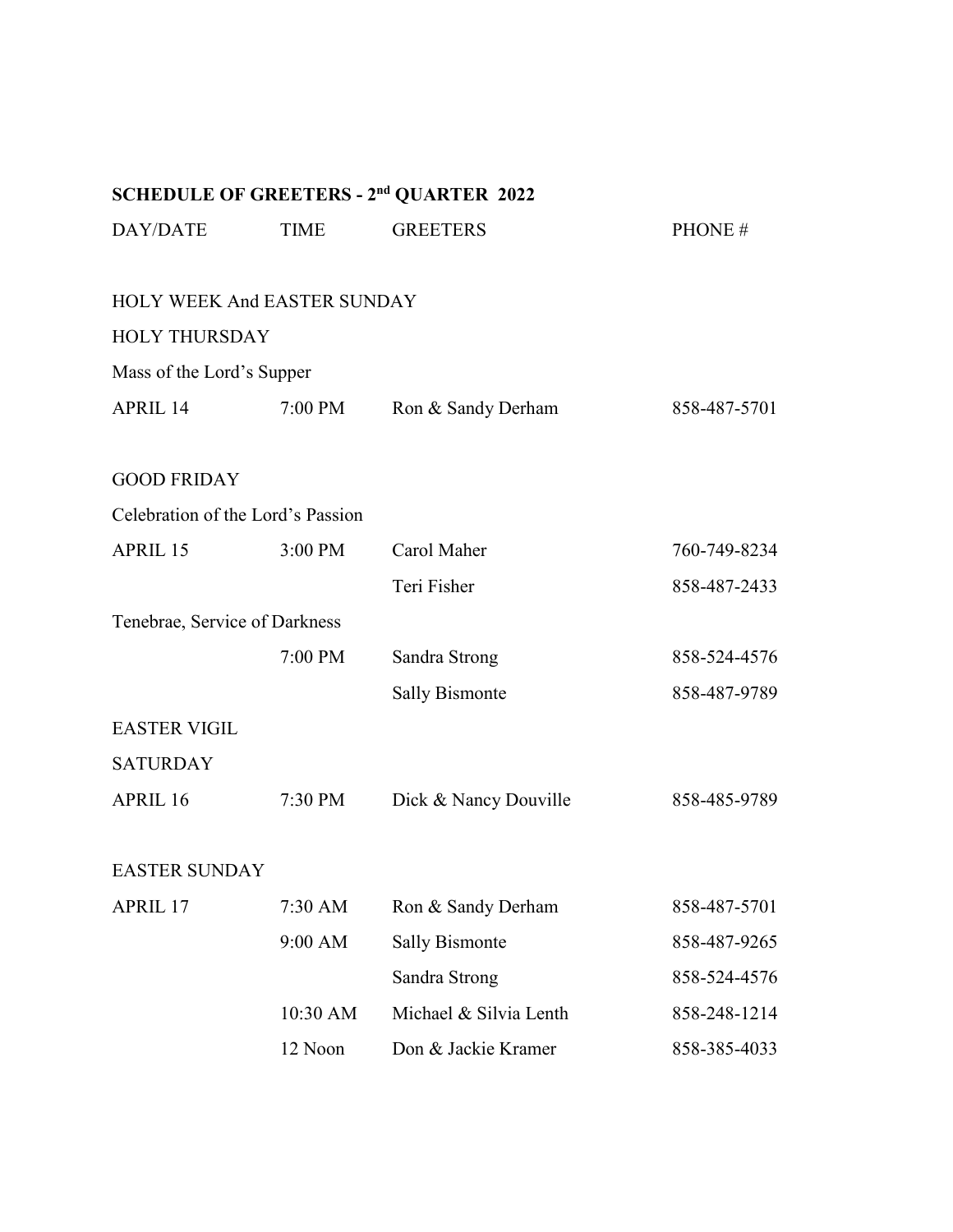| DAY/DATE         | <b>TIME</b> | <b>GREETERS</b>        | PHONE#       |
|------------------|-------------|------------------------|--------------|
| <b>SATURDAY</b>  |             |                        |              |
| APRIL 23         | 5:00 PM     | Chris DeFrancesco      | 858-673-9049 |
|                  |             | <b>Judy Roessler</b>   | 760-580-3876 |
| <b>SUNDAY</b>    |             |                        |              |
| APRIL 24         | 7:30 AM     | Manny & Lea Gomez      | 858-487-2834 |
|                  | 9:00 AM     | Paul & Joyce Mate      | 858-733-1319 |
|                  | 10:30 AM    | Tonia & Gabi Mourreale | 858-270-4288 |
|                  | 12 Noon     | Cyril Barcenal         | 858-451-8451 |
| <b>SATURDAY</b>  |             |                        |              |
| APRIL 30         | 5:00 PM     | Fred & Kathy Fillian   | 858-254-7108 |
| <b>SUNDAY</b>    |             |                        |              |
| MAY 1            | 7:30 AM     | Liz Tully              | 631-612-0321 |
|                  | 9:00 AM     | Chuck & Ede Radloff    | 858-451-1079 |
|                  | 10:30 AM    | Sandra Strong          | 858-524-4576 |
|                  | 12 Noon     | Dee Oliveri            | 858-382-8591 |
| <b>SATURDAY</b>  |             |                        |              |
| MAY <sub>7</sub> | 5:00 PM     | Leonard & Angela Kwok  | 858-613-0107 |
| <b>SUNDAY</b>    |             |                        |              |
| MAY <sub>8</sub> | 7:30 AM     | Tonia & Gabi Mourreale | 858-270-4288 |
|                  | 9:00 AM     | Savanah Jahrling       | 608-770-9860 |
|                  | 10:30 AM    | Michael & Silvia Lenth | 858-248-1214 |
|                  | 12 Noon     | Al Lumanog             | 760-207-7388 |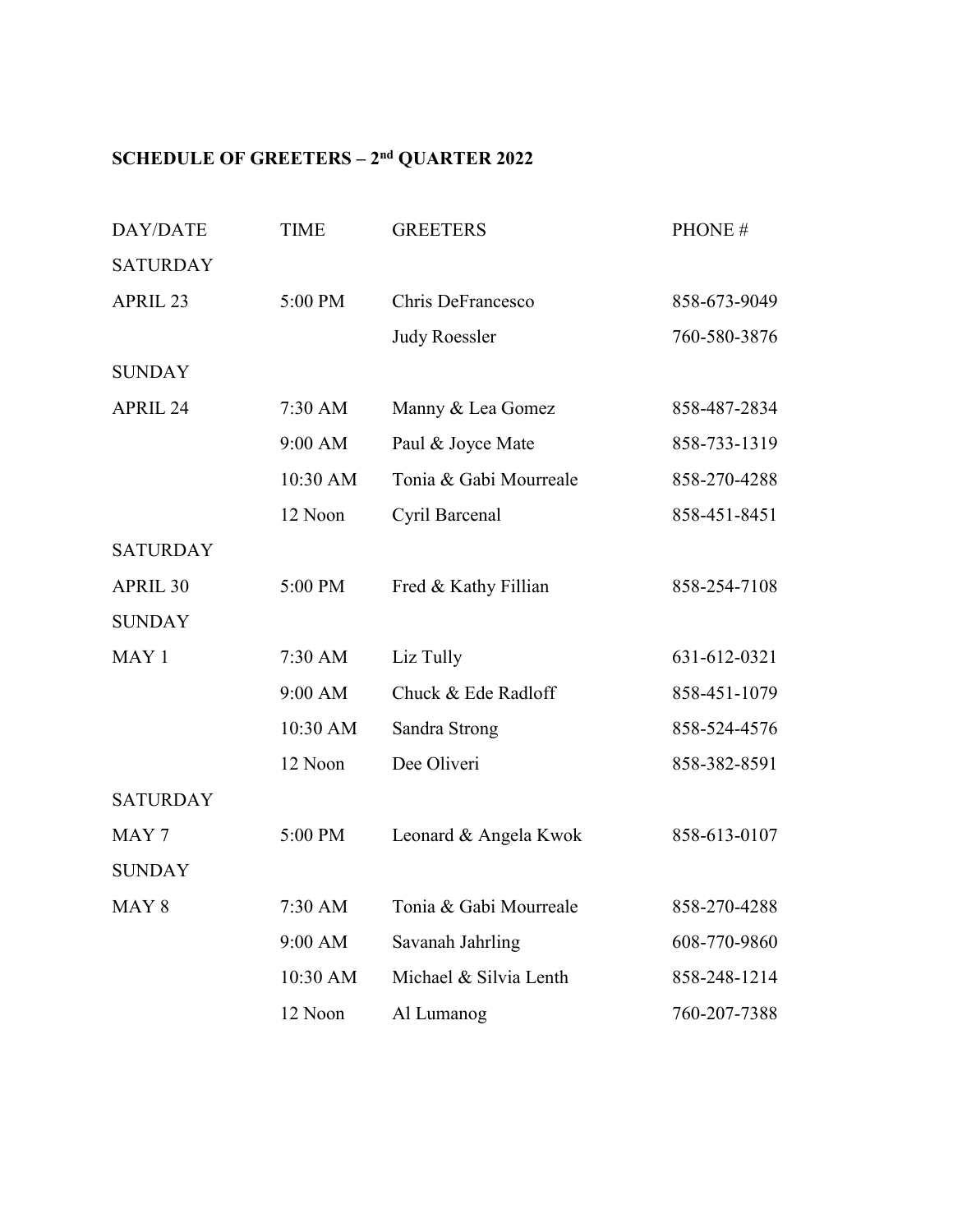| DAY/DATE        | <b>TIME</b> | <b>GREETERS</b>        | PHONE#       |
|-----------------|-------------|------------------------|--------------|
| <b>SATURDAY</b> |             |                        |              |
| <b>MAY 14</b>   | 5:00 PM     | Irene Yutadeo          | 858-692-0852 |
| <b>SUNDAY</b>   |             |                        |              |
| <b>MAY 15</b>   | 7:30 AM     | Mary Ellen Stampfli    | 858-487-4135 |
|                 | 9:00 AM     | Teri Fisher            | 858-487-2433 |
|                 |             | Carol Maher            | 760-749-8234 |
|                 | 10:30 PM    | Michael & Silvia Lenth | 858-248-1214 |
|                 | 12 Noon     | Jim & Kathy Berman     | 858-451-8451 |
|                 |             |                        |              |
| <b>SATURDAY</b> |             |                        |              |
| <b>MAY 21</b>   | 5:00 PM     | Maryann Lorenz         | 858-485-6696 |
|                 |             | Rose Vertigan          | 858-805-1776 |
| <b>SUNDAY</b>   |             |                        |              |
| <b>MAY 22</b>   | 7:30 AM     | Manny & Lea Gomez      | 858-487-2834 |
|                 | 9:00 AM     | Sandra Strong          | 858-524-4576 |
|                 |             | <b>Sally Bismonte</b>  | 858-487-9265 |
|                 | 10:30 AM    | Michael & Silvia Lenth | 858-248-1214 |
|                 | 12 Noon     | Cyril Barcenal         | 858-674-4025 |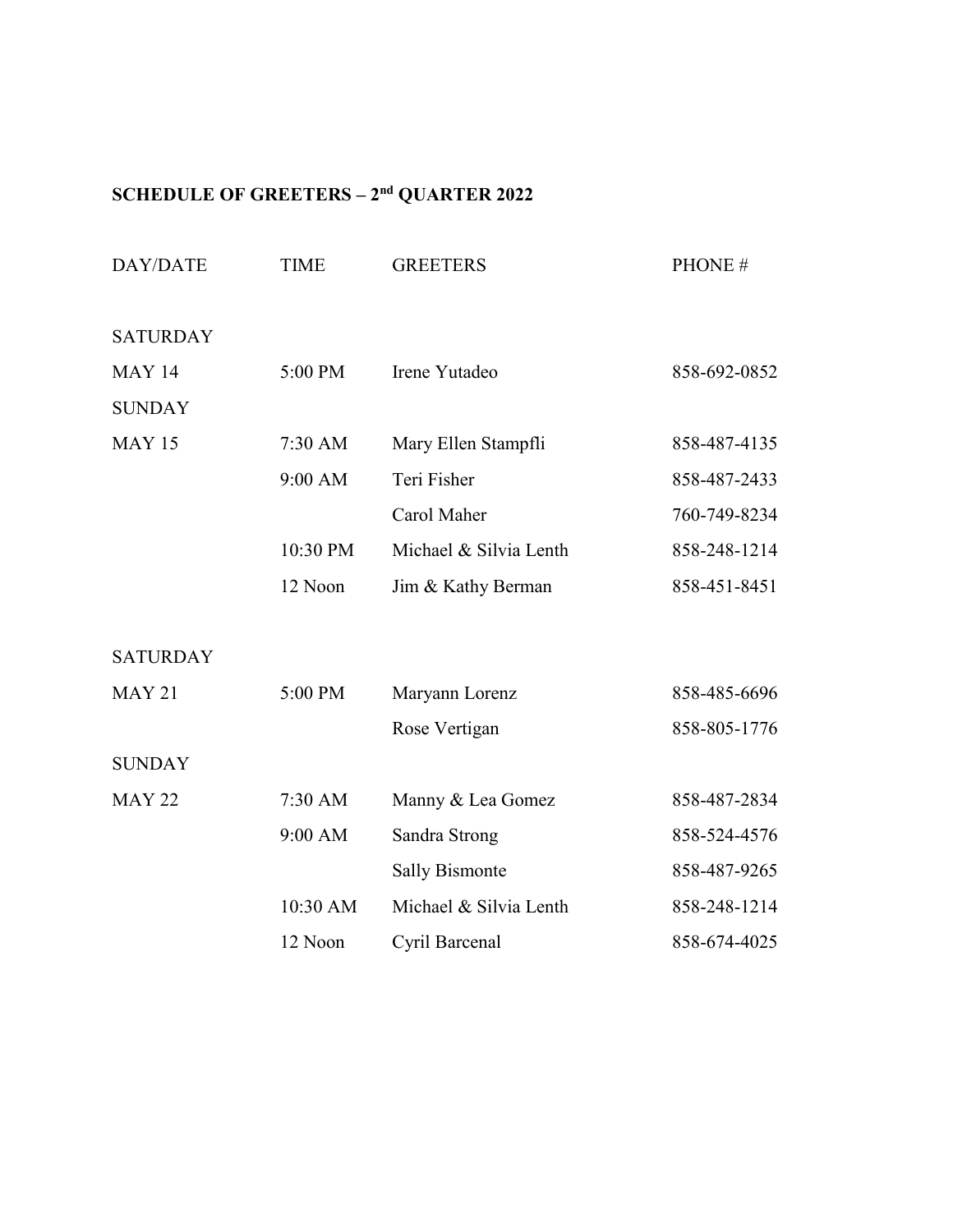| DAY/DATE        | <b>TIME</b> | <b>GREETERS</b>        | PHONE#       |
|-----------------|-------------|------------------------|--------------|
| <b>SATURDAY</b> |             |                        |              |
| <b>MAY 28</b>   | 5:00 PM     | Chris DeFrancesco      | 858-673-9049 |
|                 |             | <b>Judy Roessler</b>   | 760-580-3876 |
| <b>SUNDAY</b>   |             |                        |              |
| <b>MAY 29</b>   | 7:30 AM     | Ron & Sandy Derham     | 858-487-5701 |
|                 | 9:00 AM     | Bill & Terri Thinnes   | 858-504-0244 |
|                 | 10:30 AM    | Michael & Silvia Lenth | 858-248-1214 |
|                 | 12 Noon     | David & Jeanne Anding  | 858-485-5868 |
| <b>SATURDAY</b> |             |                        |              |
| <b>JUNE 4</b>   | 5:00 PM     | Leonard & Angela Kwok  | 858-613-0107 |
| <b>SUNDAY</b>   |             |                        |              |
| <b>JUNE 5</b>   | 7:30 AM     | Mary Ellen Stampfli    | 858-487-4135 |
|                 | 9:00 AM     | Teri Fisher            | 858-487-2433 |
|                 |             | Carol Maher            | 760=749-8234 |
|                 | 10:30 AM    | Michael & Silvia       | 858-248-1214 |
|                 | 12 Noon     | Jim & Kathy Berman     | 858-451-8451 |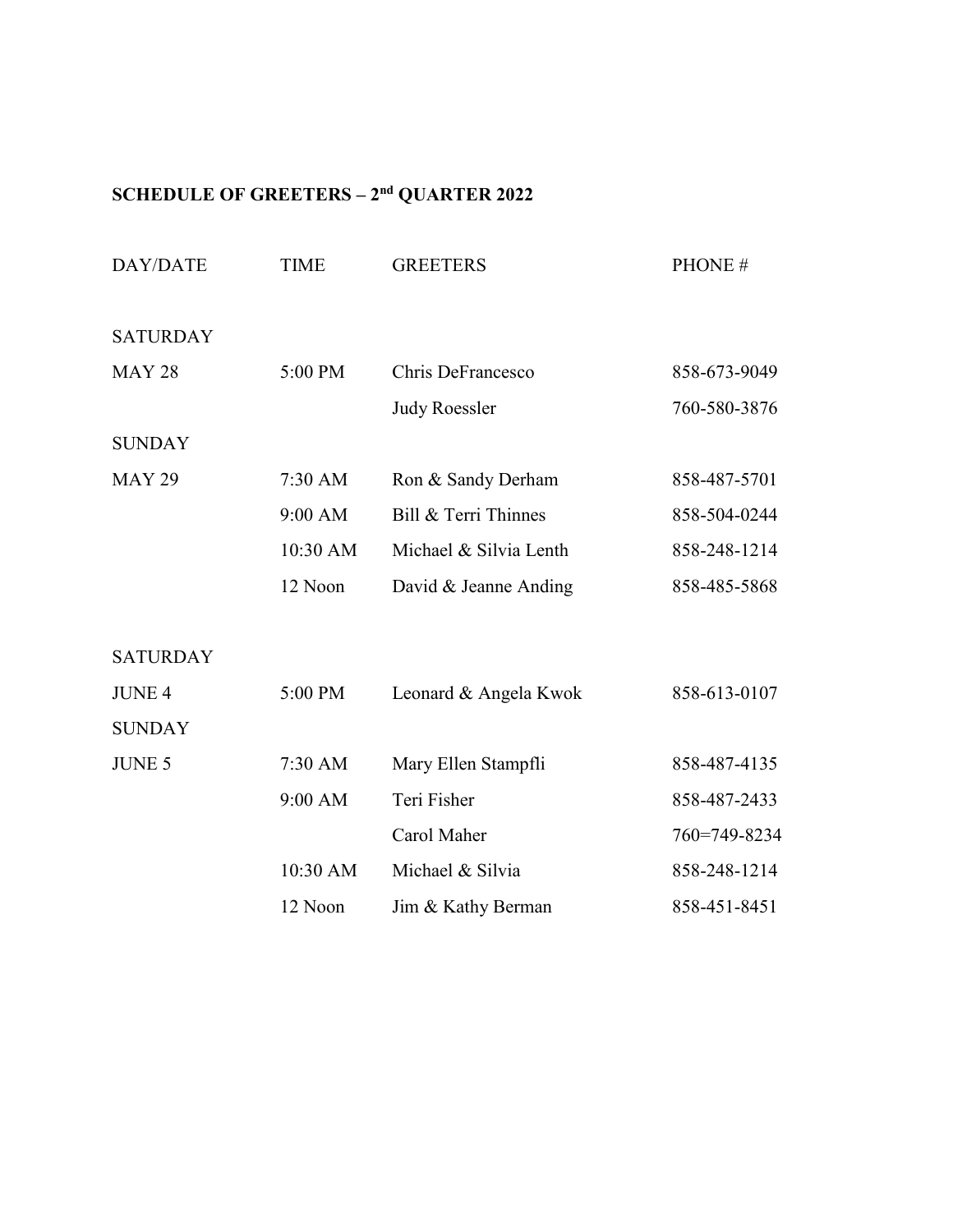| DAY/DATE        | <b>TIME</b> | <b>GREETERS</b>        | PHONE#       |
|-----------------|-------------|------------------------|--------------|
| <b>SATURDAY</b> |             |                        |              |
| <b>JUNE 11</b>  | 5:00 PM     | Maryann Lorenz         | 858-485-6696 |
|                 |             | Rose Vertigan          | 858-805-1776 |
| <b>SUNDAY</b>   |             |                        |              |
| <b>JUNE 12</b>  | 7:30 AM     | Liz Tully              | 631-612-0321 |
|                 | 9:00 AM     | Savanah Jahrling       | 608-770-9860 |
|                 |             | Sandra Strong          | 858-524-4576 |
|                 | 10:30 AM    | Michael & Silvia Lenth | 858-248-1214 |
|                 | 12 Noon     | Dee Oliveri            | 858-382-8591 |
| <b>SATURDAY</b> |             |                        |              |
| <b>JUNE 18</b>  | 5:00 PM     | Fred & Kathy Fillion   | 858-254-7108 |
| <b>SUNDAY</b>   |             |                        |              |
| <b>JUNE 19</b>  | 7:30 AM     | Tonia & Gabi Mourreale | 858-270-4288 |
|                 | 9:00 AM     | <b>Sally Bismonte</b>  | 858-487-9260 |
|                 | 10:30 AM    | Al Lumanog             | 760-207-7388 |
|                 | 12 Noon     | Cyril Barcenal         | 858-674-4025 |